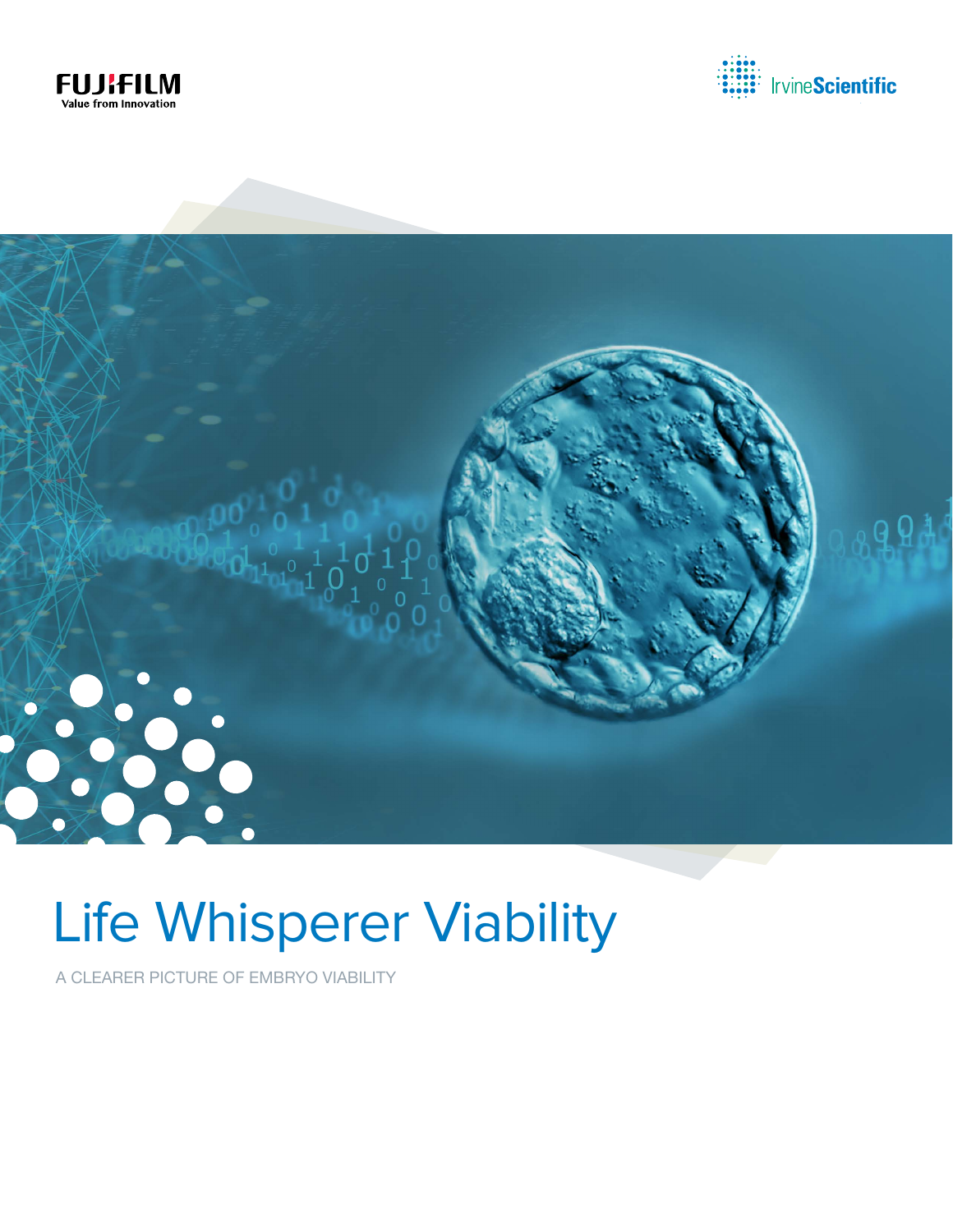## Select viable embryos with confidence

Improve embryo selection with Life Whisperer Viability, an objective, non-invasive web application based on artificial intelligence (AI) to assess Day 5 embryo morphological features correlating with the likelihood of clinical pregnancy—including those invisible to the human eye.

**Objective** 

Increased consistency, accuracy & confidence

Receive a confidence score from 0 to 10 correlating with the likelihood of clinical pregnancy and improve selection of viable embryos by up to  $25\%$ <sup>1</sup> vs. embryologist assessment

#### Drag-and-drop functionality helps you make key decisions almost instantly

Image-based drag and drop functionality helps you make key decisions almost instantly

### Easy-to-Use Cost-Effective

No expensive equipment, maintenance, or subscription fees

No capital outlay is required with minimal to no disruption to the IVF workflow

## Gain a clearer picture of embryo viability

Grading embryos is a necessary step in evaluating embryo viability in order to achieve successful implantation. Traditional methods rely on subjective manual assessment that can result in inconsistent grading. Life Whisperer Viability may help improve selection of viable embryos by up to 25% above embryologist efforts<sup>1</sup> by delivering objective assessment of embryo viability.

### Improve embryo selection by up to  $25\%$ <sup>1</sup>

#### Figure 1. Life Whisperer Viability vs. Standard Embryo Grading

|                                | <b>Life Whisperer Viability</b><br><b>Accuracy</b> | <b>Embryologist Accuracy</b><br>(Gardner Grading Method) |
|--------------------------------|----------------------------------------------------|----------------------------------------------------------|
| Blind Test (n=801):            | 474 correct                                        | 380 correct                                              |
| Accuracy:*                     | 59.2%                                              | 47.4%                                                    |
| <b>Accuracy Improvement:**</b> | 24.7%                                              |                                                          |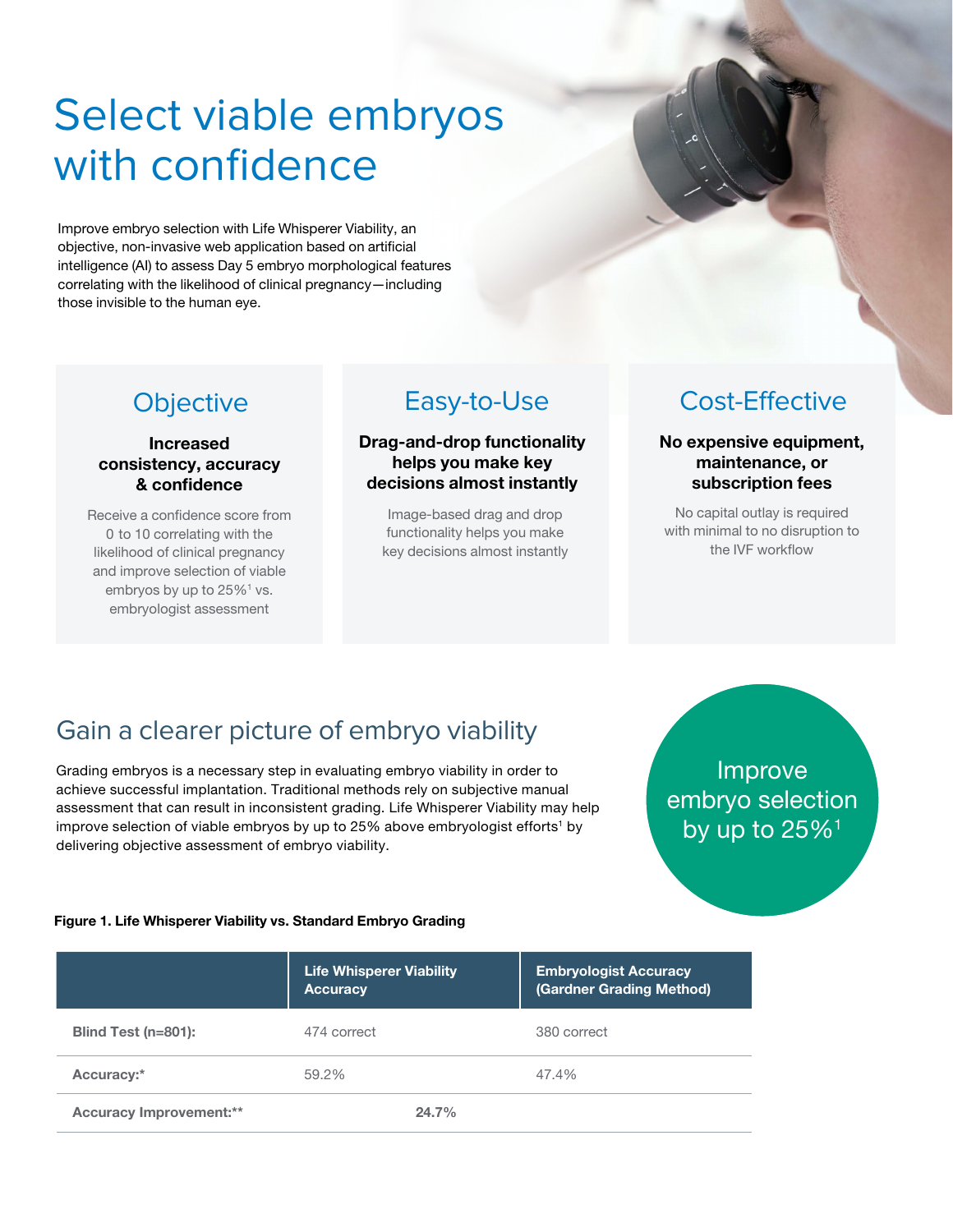### Objective embryo assessment for predicting the likelihood of clinical pregnancy

Life Whisperer Viability produces a confidence score from 0 to 10. The score indicates how confident the AI-based algorithm is in determining if the embryo will lead to a successful clinical pregnancy.



#### Figure 2. What Does Your Report Tell You About Your Embryo Viability Status

Increasing confidence that the embryo will result in clinical pregnancy

A demonstrated sensitivity of 70.1% for viable embryos, a specificity of 60.5% for nonviable embryos, and overall accuracy of 64.3% was seen across three independent blind test sets from multiple clinics.<sup>1</sup>

#### Figure 3. Life Whisperer Viability Provides a High Level of Sensitivity for Embryo Selection

| $n = 1667$                                                                                             | Percentage |
|--------------------------------------------------------------------------------------------------------|------------|
| <b>Sensitivity:</b> # of embryos correctly predicted as Viable                                         | 70.1%      |
| <b>Specificity:</b> # of embryos correctly predicted as Nonviable                                      | 60.5%      |
| <b>Overall Accuracy:</b> * # of embryos that were correctly predicted<br>as either Viable or Nonviable | 64.3%      |

### Easy-to-use technology

Life Whisperer Viability harnesses an AI-based algorithm to deliver a stress-free and non-invasive method to assist in embryo selection. The software is intuitive and very easy to use—simply drag and drop an image into the application for analysis and receive a confidence score in less than one minute.

\*The theoretical maximum accuracy for prediction of this endpoint based on evaluation of embryo quality is estimated to be ∼80%, with the remaining 20% affected by patient-related clinical factors, such as endometriosis, or laboratory process errors in embryo handling, etc., that could lead to a negative pregnancy outcome despite a morphologically favorable embryo appearance.<sup>2</sup>

\*\*Accuracy improvement  $=$  (Life Whisperer Viability accuracy — embryologist accuracy)  $\times$  100%

embryologist overall accuracy

\*\*\*The confidence score reflects the confidence of the AI-based algorithm that the embryo may or may not result in clinical pregnancy. It does not provide any information on the probability of a live birth. The accuracy of the Life Whisperer Viability prediction does not take into account any patient-specific factors that may influence pregnancy outcome.